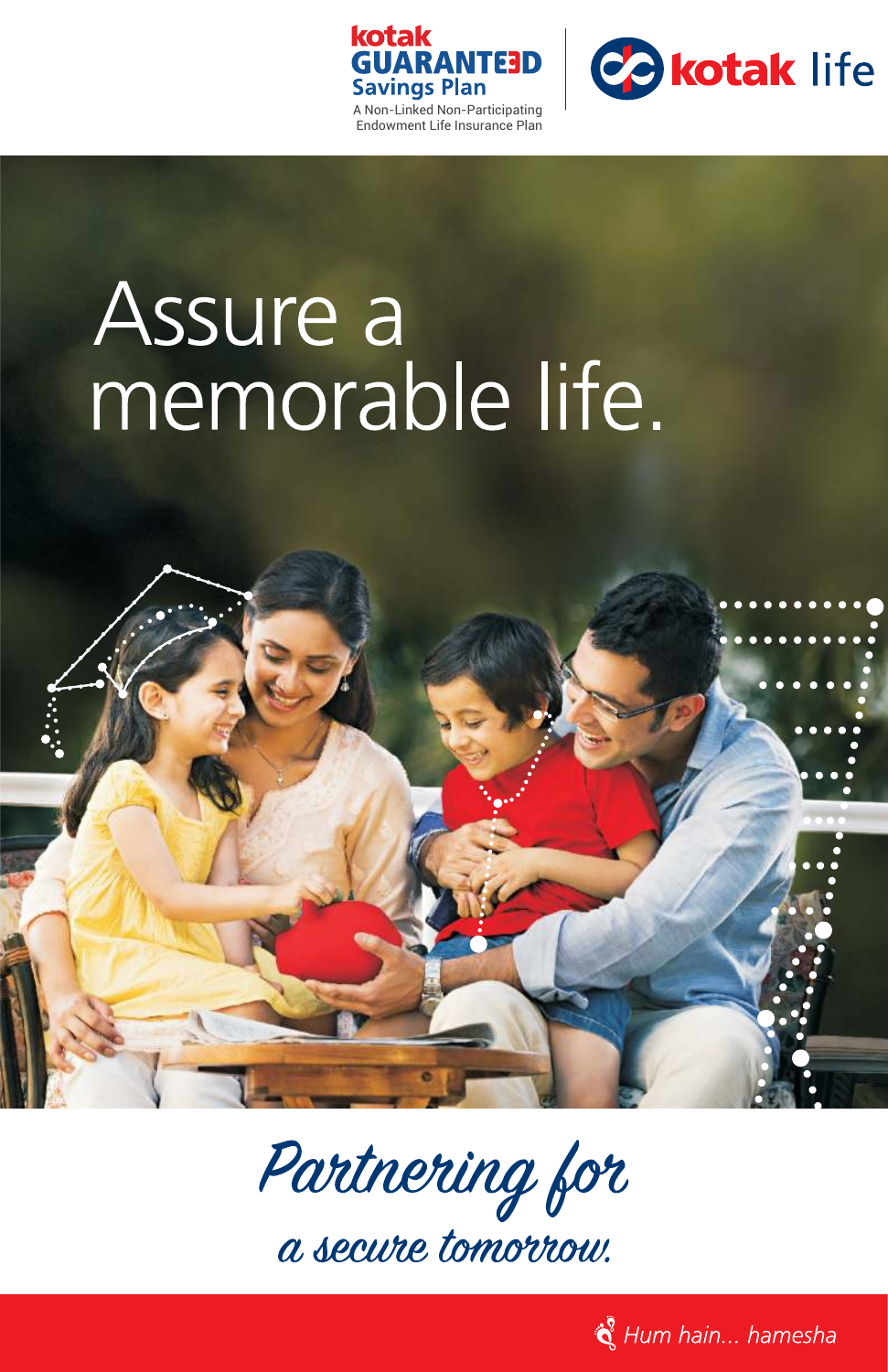

# KOTAK GUARANTEED SAVINGS PLAN

A Non-Linked Non-Participating Endowment Life Insurance Plan

Uncertainty is reality of Life. You cannot avoid it but you can always plan to handle it better. To help you in achieving the same, Kotak Life Insurance presents Kotak Guaranteed Savings Plan – a savings and protection oriented plan that provides 'Guaranteed<sup>®</sup>' benefits. So, be rest assured and be ready for whatever comes next and enjoy your Life...

# Key Advantages

- Limited premium payment options
- After premium payment term, plan will accrue Guaranteed®Additions for remaining term
- Lump sum Guaranteed  $^{\circ}$  Loyalty Addition at the end of the policy term
- Enhanced protection through optional riders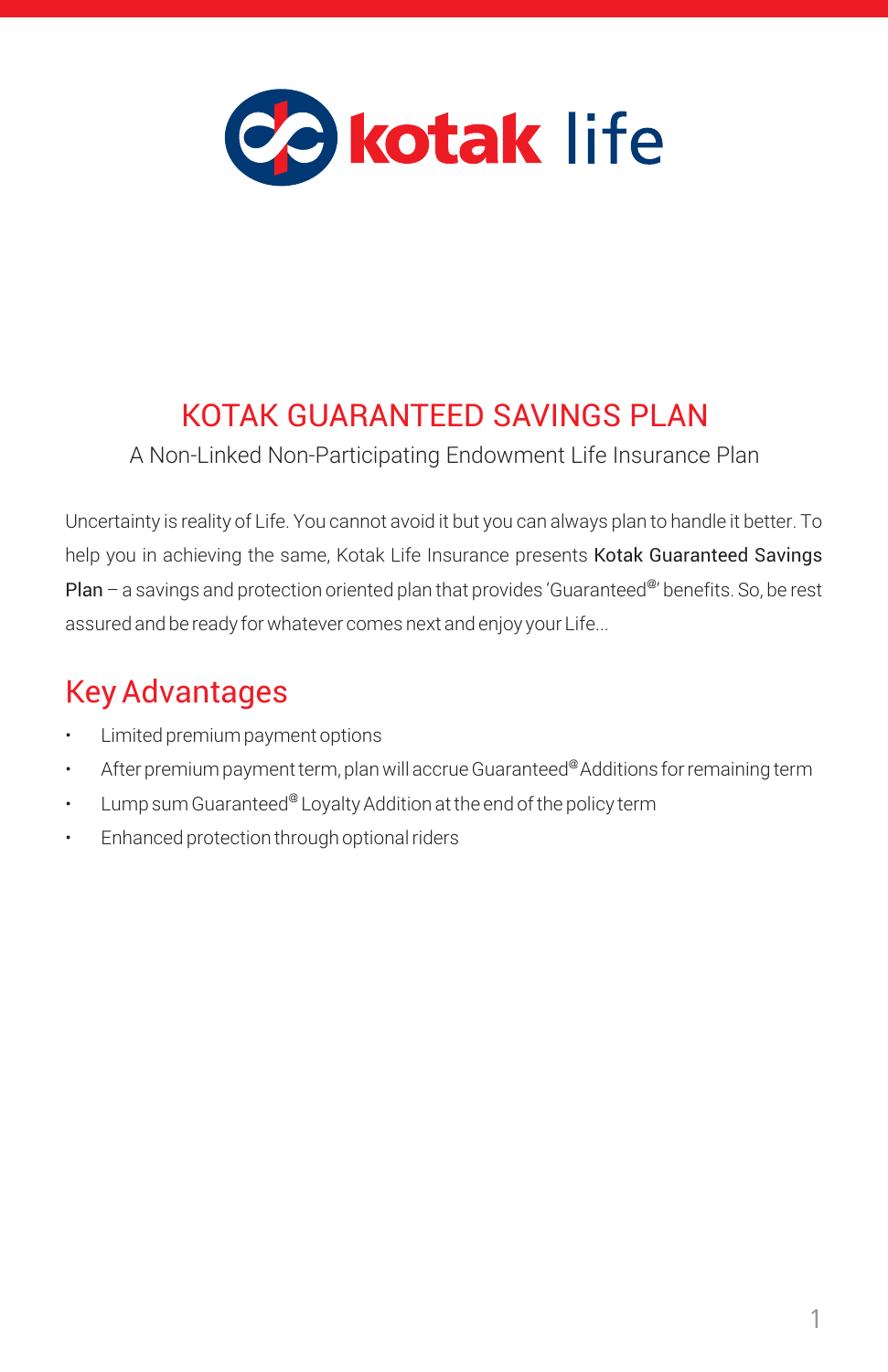### How Does the Plan Work?

Kotak Guaranteed Savings Plan is a savings and protection oriented plan providing guaranteed benefits both on maturity and on death. Under the plan you pay premiums for the specified Premium Payment Term. Once Premium Payment Term is over, from the end of the next policy year Guaranteed<sup>®</sup> Additions will accrue for the remaining policy term till the end of the last policy year. At the end of the Policy Term, Guaranteed® Maturity Benefit consisting of Basic Sum Assured PLUS accrued Guaranteed® Additions PLUS Guaranteed® Loyalty Addition will be paid. The plan provides protection throughout the policy term, with an option to add riders for enhancing your protection cover.

### Plan Working:

| Age                                             | $\therefore$ 30 years | Gender                                              | : Male                                                           |
|-------------------------------------------------|-----------------------|-----------------------------------------------------|------------------------------------------------------------------|
| Policy Term                                     | $\therefore$ 20 years | Premium Payment Term                                | $:10$ years                                                      |
| Annual Premium                                  | : ₹100.000            | Basic Sum Assured                                   | ∶ ₹ 17.35.180<br>(Derived basis Premium, Age, PPT & Policy Term) |
| Guaranteed <sup>®</sup> Addition p.a. : ₹35,000 |                       | Guaranteed <sup>@</sup> Loyalty Addition: ₹1,80,000 |                                                                  |



In case of the unfortunate event of death of Life Insured anytime during the policy term, the Death Benefit payable will be: ₹19,15,180/- PLUS Accrued Guaranteed<sup>®</sup> Additions till the date **of death.**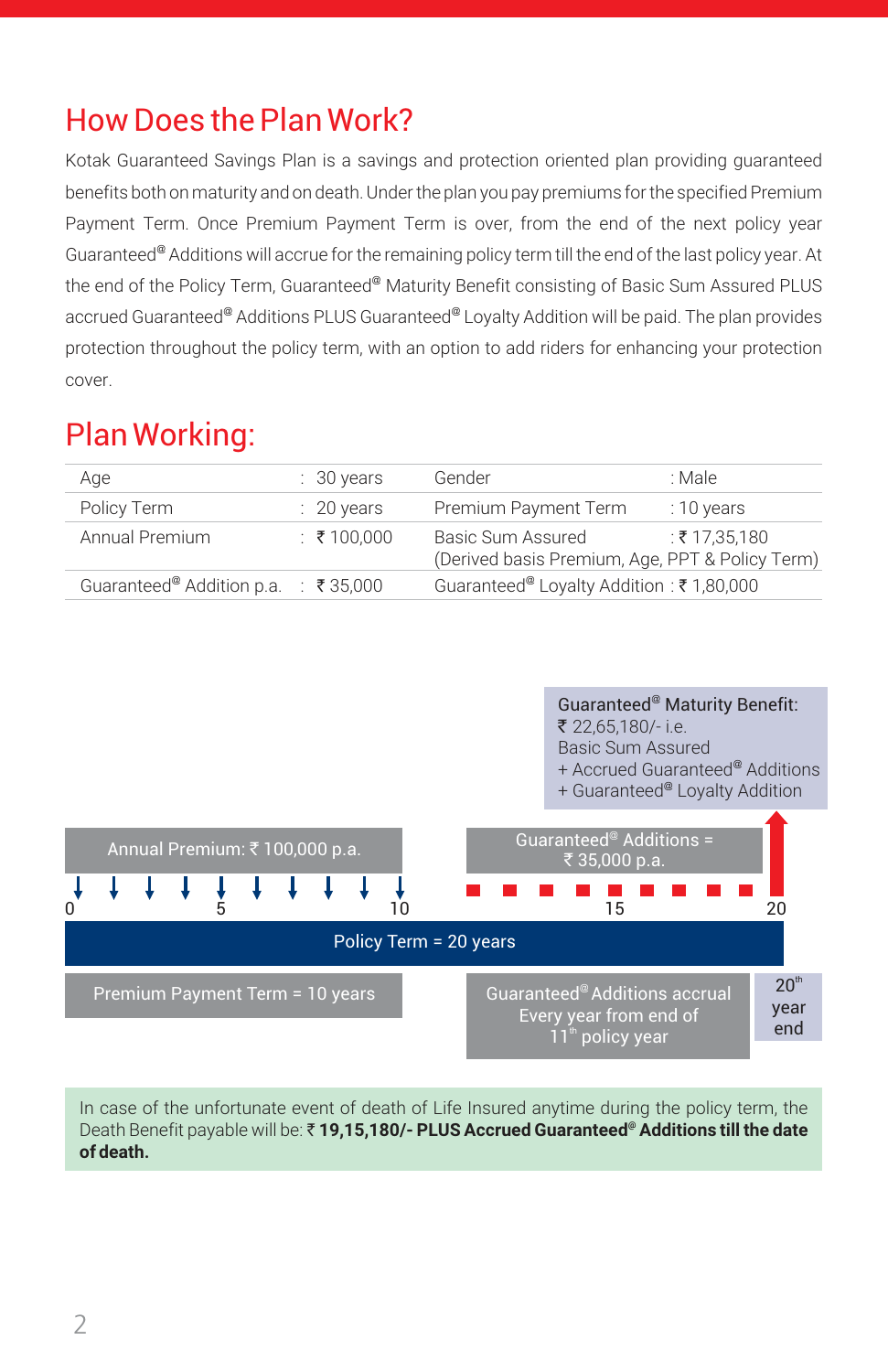# Guaranteed Additions:

- $\triangleright$  After completion of the Premium Payment Term, starting from the end of the next policy year, Guaranteed Additions will start accruing yearly under the plan till the end of the last policy year provided the policy is in force and all premiums have been paid.
- Guaranteed Addition Rates will be as a % of the Annualised Premium<sup>1</sup> (AP).
- > The Rates will vary by Premium Payment Term & Policy Term options as follows:

| Premium.<br><b>Payment</b><br><b>Term</b> | <b>Policy</b><br><b>Term</b> | <b>Guaranteed Additions</b><br>(All Channels except Online Channel) | <b>Accrual duration for the Guaranteed</b><br><b>Addition will be as follows:</b> |
|-------------------------------------------|------------------------------|---------------------------------------------------------------------|-----------------------------------------------------------------------------------|
| 5 Pay                                     | 10 Years                     | 15% of AP                                                           | End of $6th$ policy year till the end of $10th$ policy year                       |
| 5 Pay                                     | 14 Years                     | 15% of AP                                                           | End of $6th$ policy year till the end of $14th$ policy year                       |
| 5 Pay                                     | 16 Years                     | 16% of AP                                                           | End of $6th$ policy year till the end of $16th$ policy year                       |
| 5 Pay                                     | 15 Years                     | 18% of AP                                                           | End of $6th$ policy year till the end of $15th$ policy year                       |
| 5 Pay                                     | 20 Years                     | 17% of AP                                                           | End of $6th$ policy year till the end of $20th$ policy year                       |
| 7 Pay                                     | 14 Years                     | 25% of AP                                                           | End of $8th$ policy year till the end of $14th$ policy year                       |
| 8 Pay                                     | 16 Years                     | 30% of AP                                                           | End of $9th$ policy year till the end of $16th$ policy year                       |
| 10 Pay                                    | 15 Years                     | 32% of AP                                                           | End of $11th$ policy year till the end of $15th$ policy year                      |
| 10 Pay                                    | 20 Years                     | 35% of AP                                                           | End of $11th$ policy year till the end of $20th$ policy year                      |

**Note:** For Online rates please refer to the T&C Point 16

*Choose longer term; for higher Guaranteed Additions & accrual for longer duration …*

### **Guaranteed Loyalty Addition:**

- $\triangleright$  Guaranteed Loyalty Addition will be as a % of the Annualised Premium (AP) and will be paid at maturity.
- Ø Guaranteed Loyalty Addition rate will be baed on the Annualised Premium band and the Premium Payment Term and Policy Term options chosen provided the policy is in force and all premiums have been paid.
- > The rates are as follows:

For All Channels (except Online Channel)

| <b>Annualised Premium</b>    | Guaranteed Loyalty Addition Rate (as % AP) |          |                 |          |      |          |      |          |                                                            |
|------------------------------|--------------------------------------------|----------|-----------------|----------|------|----------|------|----------|------------------------------------------------------------|
| <b>Band</b>                  | 10 years                                   | 14 years |                 | 16 years |      | 15 years |      | 20 years |                                                            |
|                              | 5 pay                                      |          | $5$ pay   7 pay |          |      |          |      |          | $\overline{5}$ pay   8 pay   5 pay 10 pay   5 pay   10 pay |
| $\mathbf{<}$ ₹ 50,000        | 90%                                        | 120%     | 100%            | 125%     | 110% | 130%     | 115% | 135%     | 120%                                                       |
| $\ge$ = ₹ 50.000 & < ₹ 1 lac | 121%                                       | 162%     | 135%            | 168%     | 148% | 175%     | 155% | 182%     | 162%                                                       |
| $\geq$ = ₹ 1 lac             | 135%                                       | 180%     | 150%            | 187%     | 165% | 195%     | 172% | 202%     | 180%                                                       |

**Note:** For Online rates please refer to the T&C Point 16

*Save higher amount and for longer tenure; get higher Guaranteed Loyalty Addition…*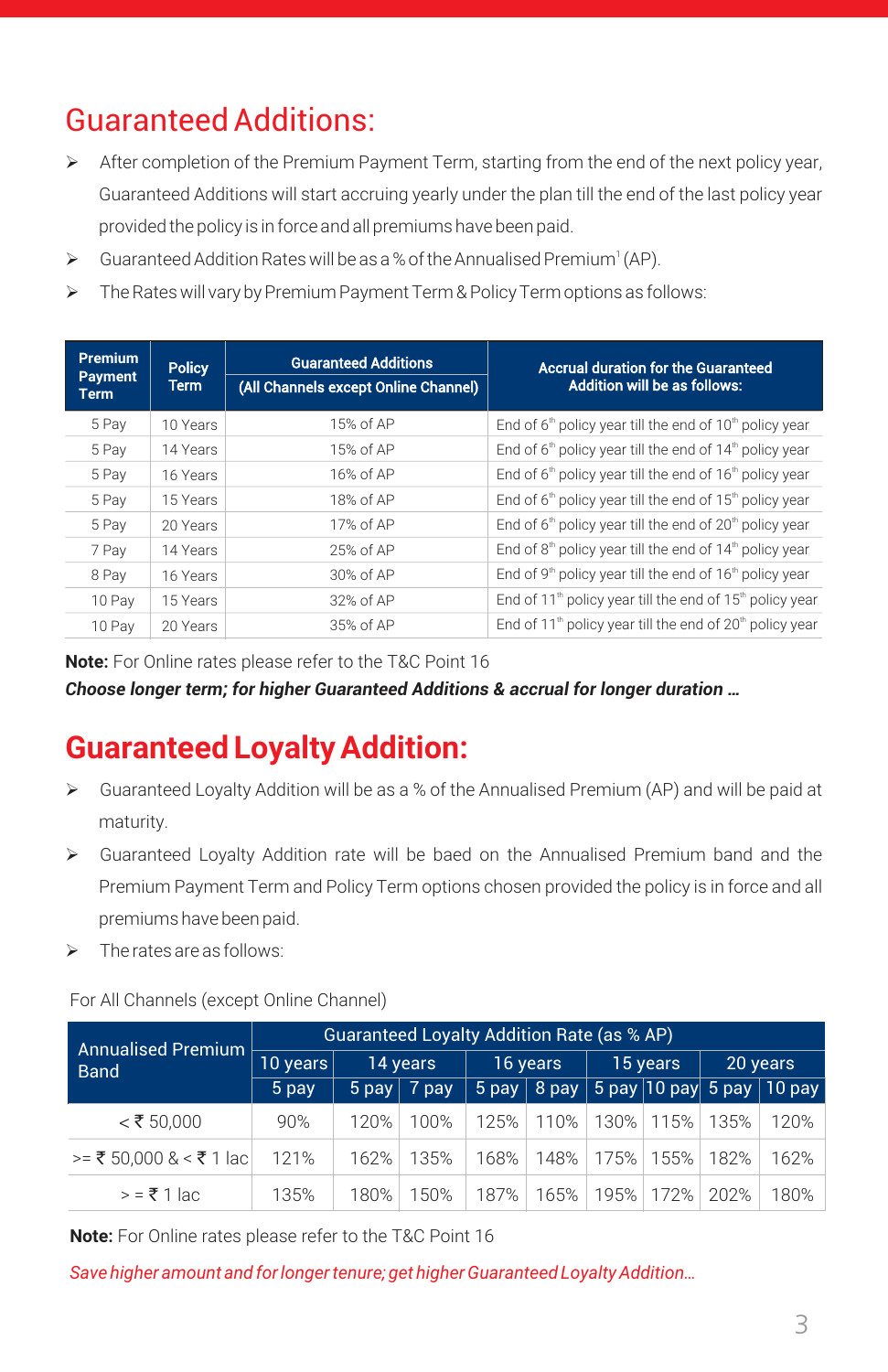# Additional Protection through riders:

Increase the protection level under the plan by choosing from wide range of optional riders:

- Kotak Term Benefit Rider (UIN: 107B003V03): Allows additional death cover on the life of Life Insured over and above the base plan's Death Benefit.
- Kotak Accidental Death Benefit Rider (UIN:107B001V03): Lump sum benefit paid on accidental death of the Life Insured in addition to Death Benefit under the base plan.
- Kotak Permanent Disability Benefit Rider (UIN:107B002V03): On permanent disability caused due to accident, 120% of Rider Sum assured will get paid out over a period of 5 years.
- Kotak Life Guardian Benefit Rider (UIN: 107B012V02): On death of Policyholder, future premiums of the plan will get waived off and the base plan will continue as it is without any change in the plan benefits
- Kotak Accidental Disability Guardian Benefit Rider(UIN 107B011V02): On accidental disability of Policyholder / Life Insured, future premiums of the plan will get waived off and the base plan will continue as it is without any change in the plan benefits

**Note:** For policies availed through POS Channel, Riders shall not be allowed

For more details on riders and exclusions please refer to the Individual Rider Brochure before concluding the purchase

### Plan Benefits:

### **\*Waiting Period:**

For policies issued through POS Channel, a waiting period of 90 days from the date of commencement of risk of the policy is applicable. In case of death (other than due to accident) during Waiting Period, only 100% of Premiums paid (excluding Goods and Services Tax and Cess, if any) will be payable. Death Benefit will not be payable. Waiting period is not applicable for death due to accident.

### **Maturity Benefit<sup>4</sup>:**

At the end of the policy term, following Guaranteed Maturity Benefit will be paid out provided the policy is in force and all premiums are paid:

Basic Sum Assured

- PLUS Accrued Guaranteed Additions
- PLUS Guaranteed Loyalty Addition

### **5 Death Benefit :**

In the unfortunate event of death during the term of the policy, the nominee will receive: Sum Assured on Death PLUS Accrued Guaranteed Additions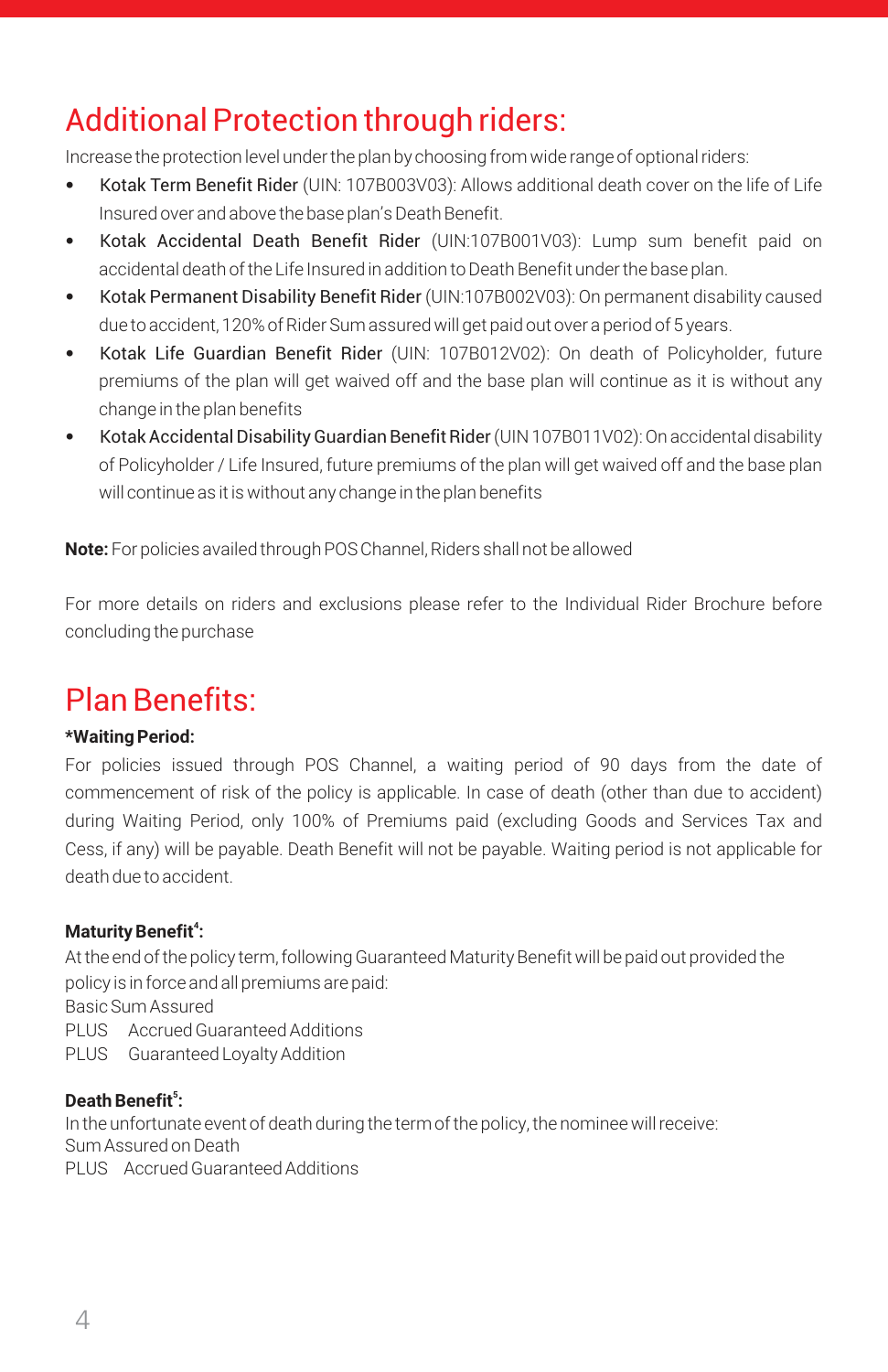Where Sum Assured on Death is, higher of (1), (2) and (3) below:

- (1) 11 times of (Annualised Premium including extra premium), if any
- (2) Basic Sum Assured Plus Guaranteed Loyalty Addition
- (3) 105% of all premiums paid including extra premium, if any till the date of death

### Tax Benefits:

You may avail of tax benefits as per the Income Tax Act, 1961 subject to conditions as specified in those sections. Tax benefits are subject to change as per tax laws. You are advised to consult your Tax Advisor for details. Goods and Services Tax and Cess as applicable shall be levied over and above premium amount shown here as per applicable tax laws.

# **Eligibility**

| <b>Entry Age</b><br>(as on last birthday)            | Min: 3 years<br>Max: 60 years                                                                                                                              |                           |                                                 |             |            |             |  |  |
|------------------------------------------------------|------------------------------------------------------------------------------------------------------------------------------------------------------------|---------------------------|-------------------------------------------------|-------------|------------|-------------|--|--|
| <b>Maximum Maturity Age</b><br>(as on last birthday) | Min: 18 years<br>Max: For 10 Policy Term: 70 years<br>For Other Policy Term: 75 years                                                                      |                           |                                                 |             |            |             |  |  |
| <b>Policy Term (Fixed)</b>                           | 10 years/14 years/15 years/16 years/20 years                                                                                                               |                           |                                                 |             |            |             |  |  |
| <b>Premium Levels</b>                                | Frequency                                                                                                                                                  | All Channels (except POS) |                                                 |             |            | POS Channel |  |  |
|                                                      |                                                                                                                                                            | Minimum                   | Maximum                                         |             | Minimum    | Maximum     |  |  |
|                                                      | Yearly                                                                                                                                                     | $12.000/-$                | No Limit, but                                   |             | $20.000/-$ | 120.000/-   |  |  |
|                                                      | Half-Yearly                                                                                                                                                | $6.120/-$                 | it will be subject                              |             | $10.200/-$ | $61.200/-$  |  |  |
|                                                      | Quarterly                                                                                                                                                  | $3,120/-$                 | to Broad Approved<br><b>Underwriting Policy</b> |             | $5,200/-$  | $31,200/-$  |  |  |
|                                                      | Monthly                                                                                                                                                    | $1.056/-$                 |                                                 |             | $1.760/-$  | $10.560/-$  |  |  |
|                                                      |                                                                                                                                                            |                           |                                                 | Policy Term |            |             |  |  |
|                                                      |                                                                                                                                                            | 5 Pay                     |                                                 | 10 Years    |            |             |  |  |
|                                                      |                                                                                                                                                            | 5 Pay, 7 Pay              |                                                 | 14 Years    |            |             |  |  |
| <b>Premium Payment Term (PPT)</b>                    |                                                                                                                                                            | 5 Pay, 8 Pay              |                                                 | 16 Years    |            |             |  |  |
|                                                      |                                                                                                                                                            | 5 Pay, 10 Pay             |                                                 | 15 Years    |            |             |  |  |
|                                                      | 5 Pay, 10 Pay                                                                                                                                              |                           | 20 Years                                        |             |            |             |  |  |
| <b>Premium Payment Mode</b>                          | Yearly, Half yearly, Quarterly, Monthly                                                                                                                    |                           |                                                 |             |            |             |  |  |
| <b>Premium Modal Factor</b>                          | Following modal loadings will be used to calculate installment<br>Premium:<br>Yearly $-100\%$ , Half yearly $-51\%$ , Quarterly $-26\%$ , Monthly $-8.8\%$ |                           |                                                 |             |            |             |  |  |
| <b>Basic Sum Assured</b>                             | Will be derived basis Premium, Age, PPT & Policy Term                                                                                                      |                           |                                                 |             |            |             |  |  |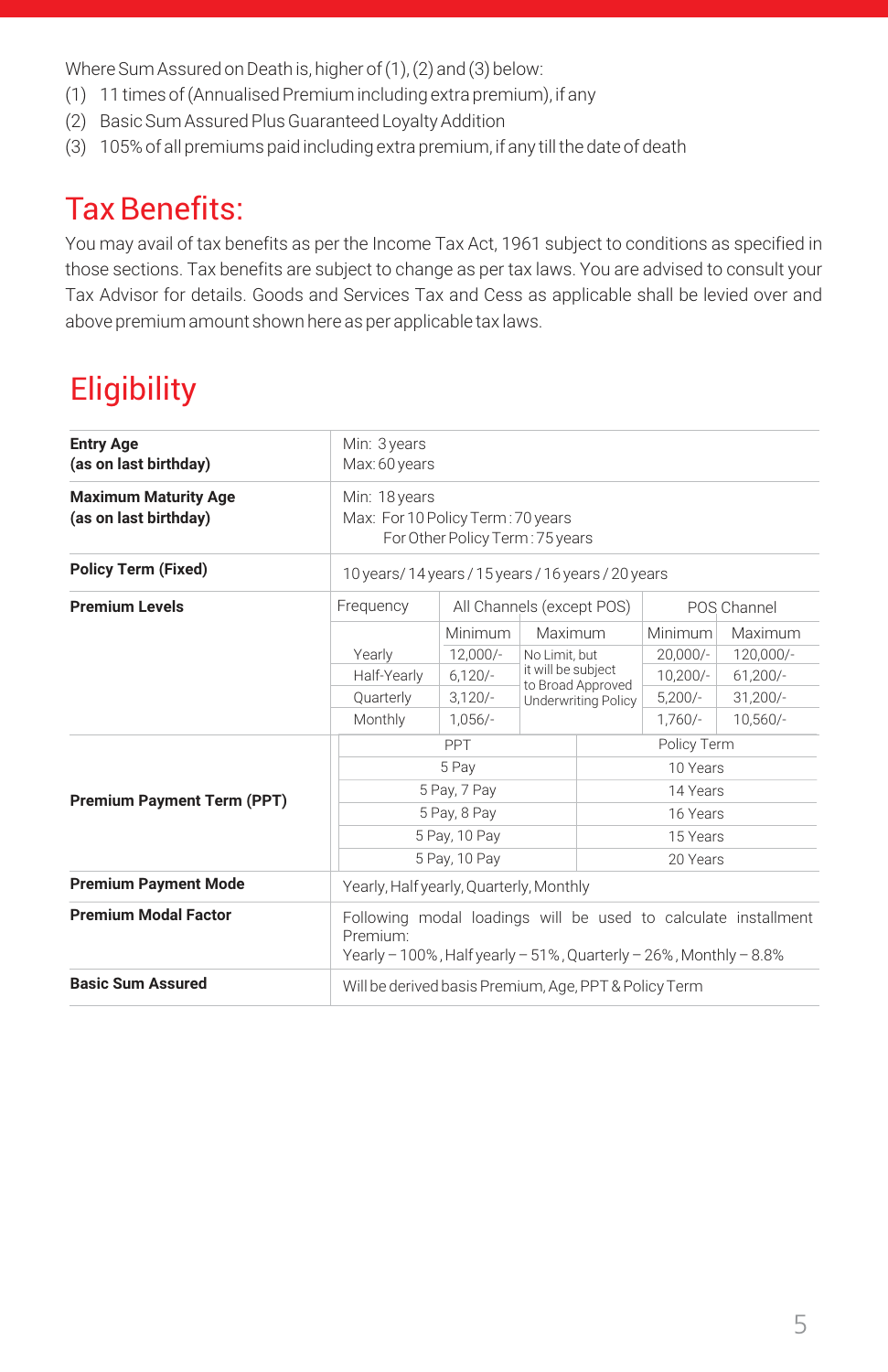## Illustration:

Given below is an illustration of the benefits payable, for a healthy male aged 30 years for an Annual Premium of  $\bar{\tau}$  100,000 for a premium payment term of 10 years and policy term of 20 years and Basic Sum Assured of ₹17,35,180/-:

| End of<br>Year | Age<br>(years) | Annual<br> Premium (₹) | Cumulative   Accrued Guaranteed <sup>@</sup>   Guaranteed <sup>@</sup><br>Yearly<br>Additions (₹) | Loyalty<br>Addition $(3)$ | Guaranteed <sup>®</sup><br><b>Maturity</b><br>Benefit $(\overline{\zeta})$ | Death Benefit<br>(₹) |
|----------------|----------------|------------------------|---------------------------------------------------------------------------------------------------|---------------------------|----------------------------------------------------------------------------|----------------------|
| 5              | 35             | 500,000                | ۰                                                                                                 | $\overline{\phantom{a}}$  |                                                                            | 19,15,180            |
| 10             | 40             | 10.00.000              | -                                                                                                 | $\overline{\phantom{a}}$  | ۰                                                                          | 19,15,180            |
| 15             | 45             | 10.00.000              | 1,75,000                                                                                          | $\overline{\phantom{a}}$  |                                                                            | 20,90,180            |
| 20             | 50             | 10.00.000              | 3,50,000                                                                                          | 1,80,000                  | 22,65,180                                                                  | 22,65,180            |

Please note: The above illustration is an extract of a separate, more detailed benefit illustration. For full details, please refer to the Benefit Illustration. The above premium figures are exclusive of Goods and Services Tax and Cess, as applicable. Goods and Services Tax and Cess thereon, shall be charged as per the prevalent tax laws over and above the said premiums.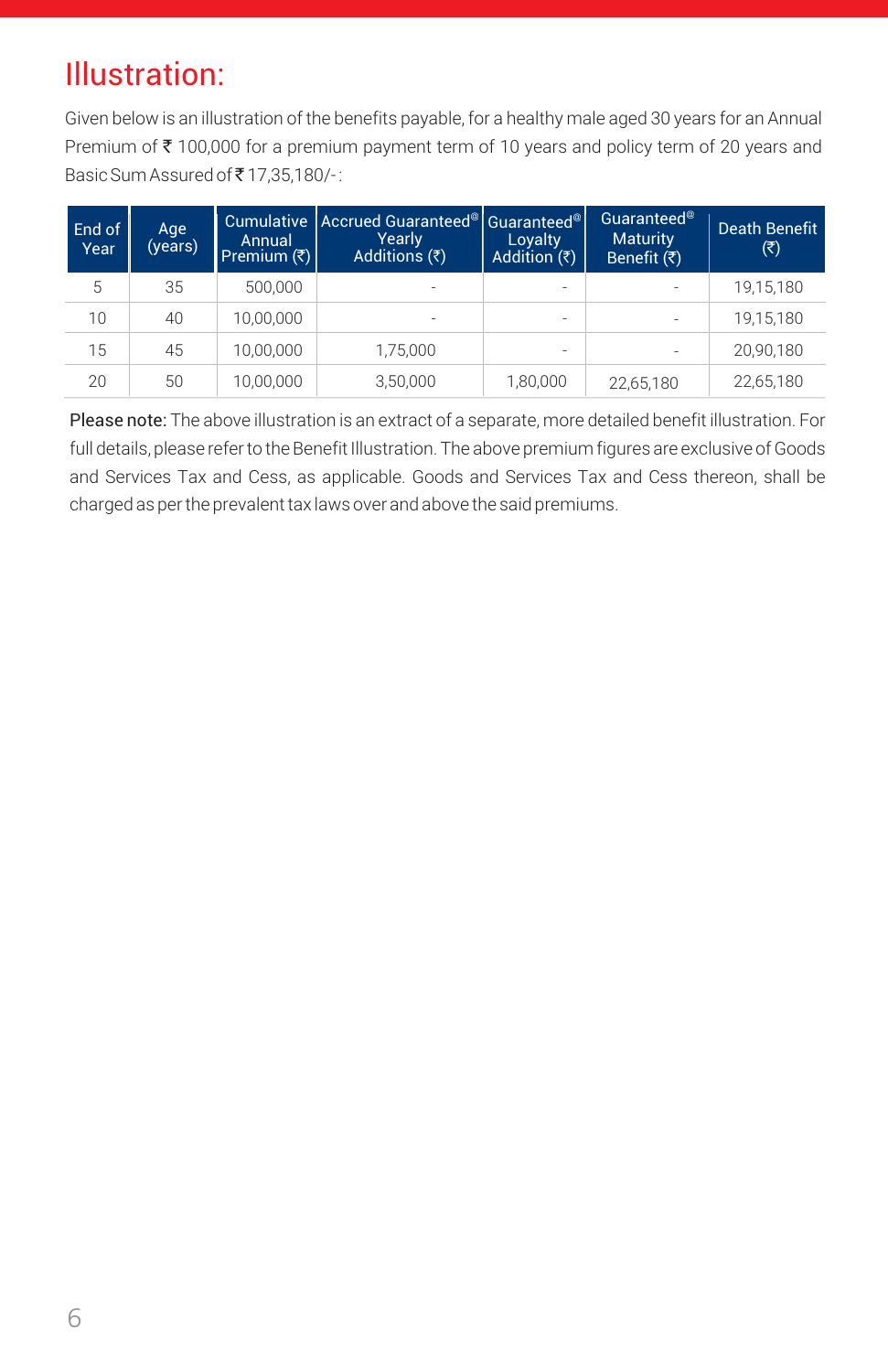# Terms and Conditions

1. Annualised Premium: It refers to the premium payable in a policy year, excluding the underwriting extra premiums, loadings for modal premium, if any., e.g. If the policyholder is paying Half-yearly premium of  $\bar{\xi}51,000$  than the Annualised Premium will be  $\bar{\xi}100,000$  (51,000 / modal factor of 51%).

This premium will also be excluding Rider Premiums, if any and Goods and Services Tax & Cess, as applicable.

2. For policies issued on minor life, the risk commences immediately after the policy is issued. If the policy has been taken on a minor Life Insured, the Policyholder should ensure that the plan benefits received while the Life Insured is still a minor get used for the benefits of the minor life.

### 3. Vesting in case of minor life:

If the policy has been taken on the life of a minor, the policy shall automatically vest on him/her with effect from the date of completion of 18 years of age and the Life Insured will become the Policyholder from such date.

- 4. Maturity benefit will be reduced to account for any outstanding loans (including interest).
- 5. Following are some additional conditions pertaining to death benefit:
	- If the death occurs during grace period, the due unpaid premium (if any) till the date of death will be deducted from the aforesaid death benefit.
	- For policies, where the Premium Payment mode is not annual, balance of the Premium for that Policy year will also be deducted from the Death Benefit along with due unpaid premium (if any).
	- The death benefit will be reduced to account for any outstanding loans (including interest).
- 6. Grace Period: There is a grace period of 30 days from the due date for payment of premium for the yearly, half-yearly and quarterly mode, and 15 days for the monthly mode.
- 7. Policy Loan: Loans can be availed under this plan through Kotak Life Insurance up to the limit of 50% of the Surrender Value of the policy. The Company shall determine the rate of interest from time to time. Currently the interest rate is 9.40% p.a. but it can be revised from time to time, subject to methodology approved by IRDAI. The policy will be unconditionally and fully assigned to Kotak Life Insurance as security for the loan and interest repayments during the period of the loan. The policy will not be auto foreclosed where all due premiums have been paid. In case of any benefit payout before the end of term or at maturity, the Company is entitled to deduct any outstanding loan amount, together with all interest payable before making such benefit payment. The minimum amount of loan that can be granted is  $\text{\texttt{[10,000]}}$ .
- 8. Lapses: Policy shall lapse from the due date of the first unpaid premium, if premiums for the first two policy years are not paid within the grace period

### 9. Surrender:

Policy will acquire Surrender Value after payment of full premiums for two consecutive policy years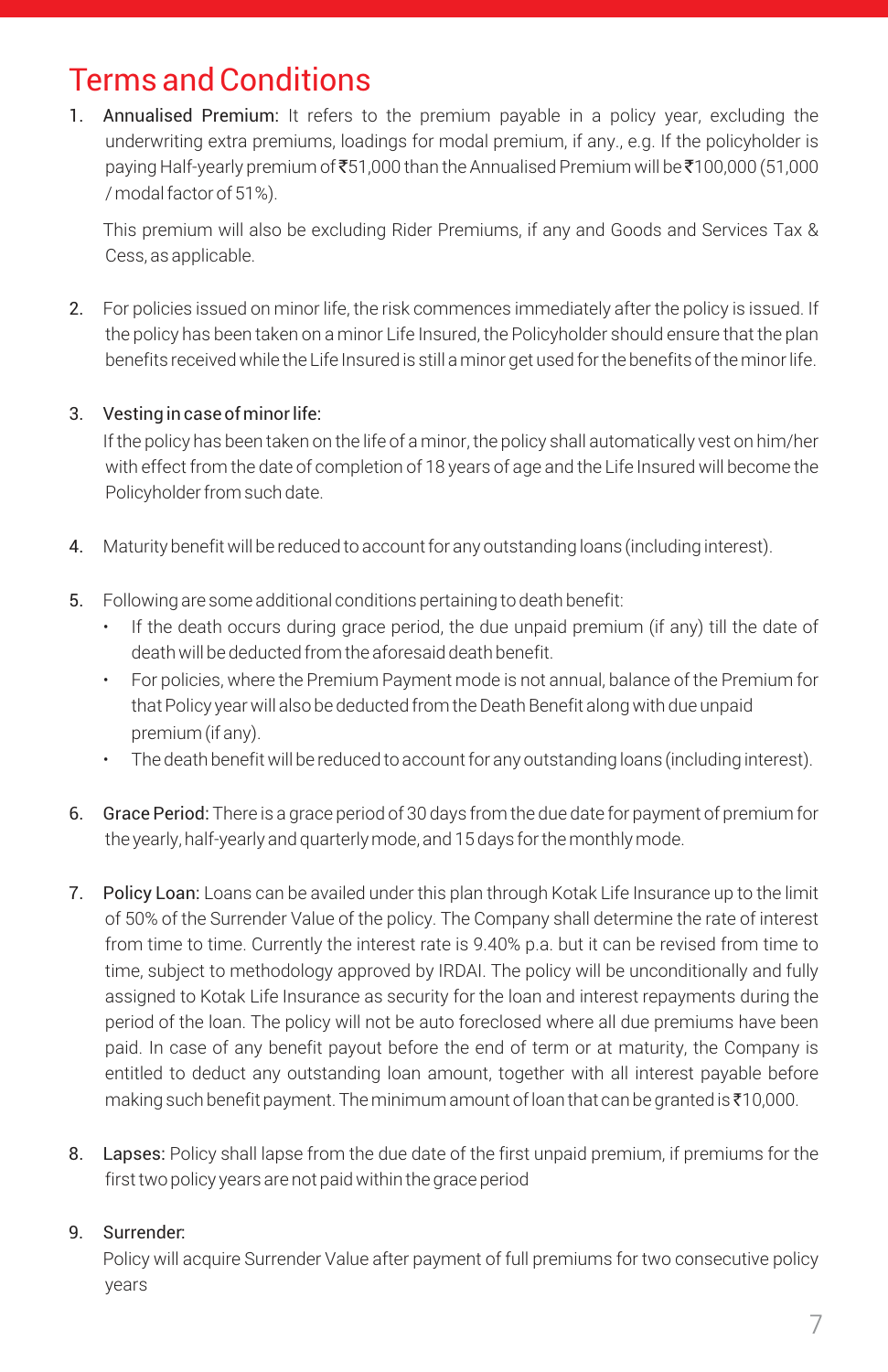Guaranteed Surrender Value (GSV) shall be a percentage of total Premiums paid including extra premium, if any (but excluding Goods and Services Tax and Cess and Rider premium, if any) PLUS value of accrued Guaranteed Additions, if any.

|                    | Premium Payment Term / Policy Term |                         |                         |                          |                          |  |  |  |
|--------------------|------------------------------------|-------------------------|-------------------------|--------------------------|--------------------------|--|--|--|
| <b>Policy Year</b> | $5$ Pay /<br>10 Years              | 5 & 7 Pay<br>/ 14 Years | 5 & 8 Pay /<br>16 Years | 5 & 10 Pay /<br>15 years | 5 & 10 Pay /<br>20 Years |  |  |  |
| 1                  |                                    |                         |                         |                          |                          |  |  |  |
| $\overline{2}$     | 30%                                | 30%                     | 30%                     | 30%                      | 30%                      |  |  |  |
| 3                  | 35%                                | 35%                     | 35%                     | 35%                      | 35%                      |  |  |  |
| 4                  | 50%                                | 50%                     | 50%                     | 50%                      | 50%                      |  |  |  |
| 5                  | 50%                                | 50%                     | 50%                     | 50%                      | 50%                      |  |  |  |
| 6                  | 50%                                | 50%                     | 50%                     | 50%                      | 50%                      |  |  |  |
| 7                  | 50%                                | 50%                     | 50%                     | 50%                      | 50%                      |  |  |  |
| 8                  | 70%                                | 55%                     | 54%                     | 56%                      | 54%                      |  |  |  |
| $\mathbf Q$        | 90%                                | 60%                     | 59%                     | 61%                      | 58%                      |  |  |  |
| 10                 | 90%                                | 65%                     | 63%                     | 67%                      | 62%                      |  |  |  |
| 11                 | i,                                 | 70%                     | 68%                     | 73%                      | 65%                      |  |  |  |
| 12                 |                                    | 80%                     | 72%                     | 78%                      | 69%                      |  |  |  |
| 13                 |                                    | 90%                     | 77%                     | 84%                      | 73%                      |  |  |  |
| 14                 |                                    | 90%                     | 82%                     | 90%                      | 77%                      |  |  |  |
| 15                 |                                    |                         | 90%                     | 95%                      | 81%                      |  |  |  |
| 16                 | ٠                                  | ٠                       | 90%                     | ٠                        | 85%                      |  |  |  |
| 17                 | ٠                                  | $\overline{a}$          | ÷,                      |                          | 88%                      |  |  |  |
| 18                 | ٠                                  | ÷,                      | ÷,                      | ÷,                       | 92%                      |  |  |  |
| 19                 |                                    |                         |                         |                          | 96%                      |  |  |  |
| 20                 |                                    |                         |                         |                          | 100%                     |  |  |  |

GSV Factors as percentage of total premiums paid are mentioned in the table below:

Value of accrued Guaranteed Additions (if any) is calculated as: [Accrued Guaranteed Additions X GSV Factor as on the date of Surrender)]

GSV Factors for accrued Guaranteed Additions will be as per Outstanding Term and will be as follows:

| <b>Policy Year</b> | <b>GSV Factor</b> |
|--------------------|-------------------|
| Λ                  | 100%              |
| 1                  | 91%               |
| $\overline{2}$     | 83%               |
| 3                  | 75%               |
| $\overline{4}$     | 68%               |
| 5                  | 62%               |
| 6                  | 57%               |
| 7                  | 51%               |
| 8                  | 47%               |
| 9                  | 43%               |
| 10                 | 39%               |

Subject to the Minimum Guaranteed Surrender Value, the company may however pay a Special Surrender Value (SSV) if higher. The Company may change the Special Surrender Value factor subject to prior approval from IRDAI.

On Surrender, higher of SSV (if available) or GSV will be payable. The surrender value will be paid out as a lump sum benefit. After the Surrender benefit payout, all other benefits under the plan will cease and the policy will get terminated.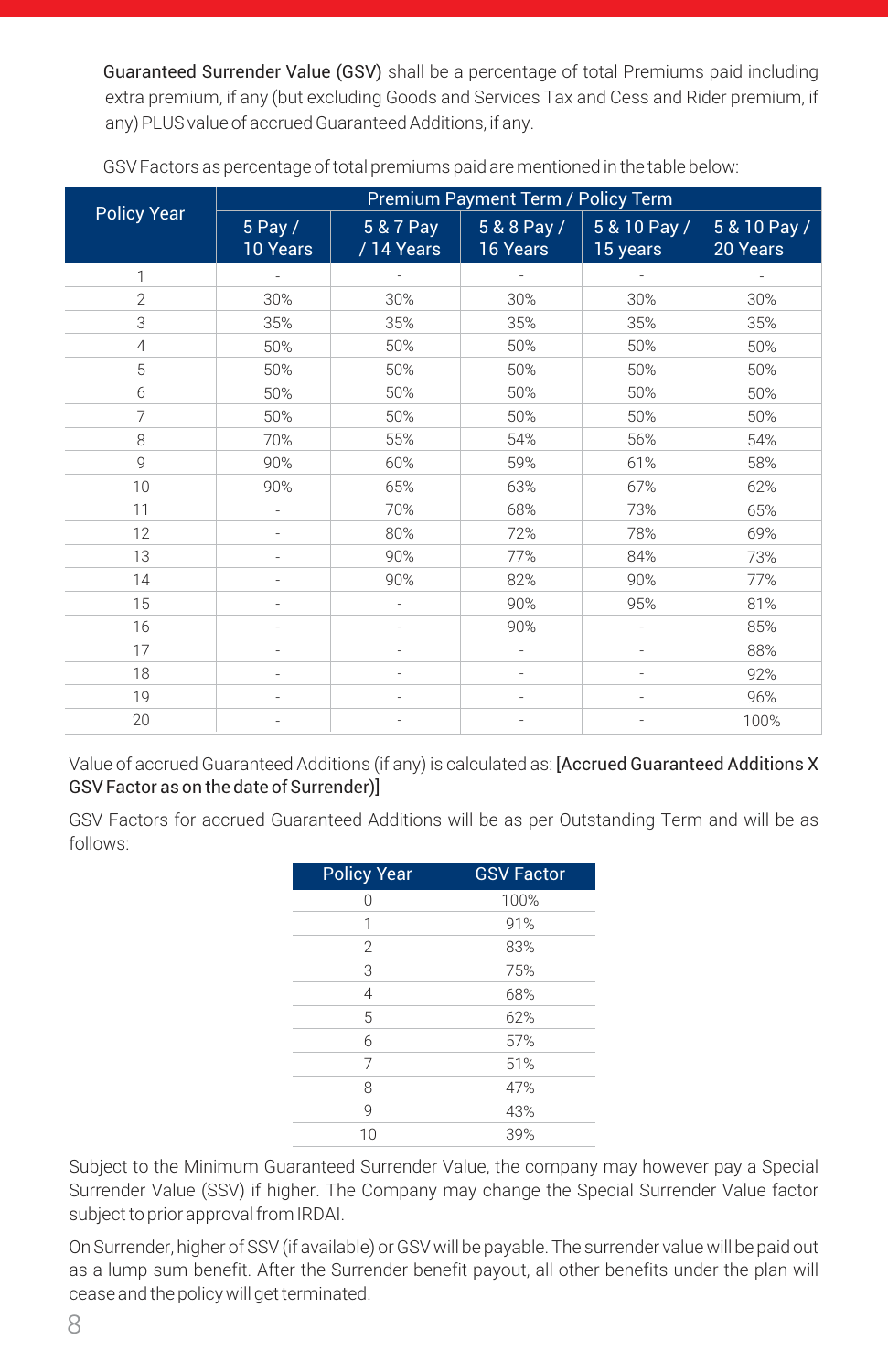#### 10. Reduced Paid-Up Policy:

After the policy acquires Surrender Value, if the subsequent premiums are not paid within the grace period, the policy will be converted into a Reduced Paid-Up policy by default.

• Upon being made Reduced Paid-up, policy will be eligible for accrual of Reduced Guaranteed Additions and Reduced Guaranteed Loyalty Addition.

The benefits will get reduced proportionately as follows:

- Reduced Paid-Up Sum Assured = (Total Premiums paid / Total premiums payable over the term) X Basic Sum Assured
- Reduced Guaranteed Additions = (Total Premiums paid / Total premiums payable over the term) X Guaranteed Additions
- Reduced Guaranteed Loyalty Addition = (Total Premiums paid / Total premiums payable over the term) X Guaranteed Loyalty Additions
- If a Reduced Paid-up policy is surrendered, the surrender value (if any) for Base Policy and Rider (if any) will be calculated as per the Surrender Value mentioned under "Surrender" section above and Surrender Value as per respective Rider terms and conditions.
- Reduced Paid-Up policy can be revived and reinstated (to the original benefits) within 5 years from the date of first unpaid Premium subject to the conditions mentioned under "Policy Revival" section
- If policy in Reduced Paid Up mode is not revived during the revival period, it will continue in that mode until maturity, death or surrender, whichever is earlier
- Payouts in-case the plan continues in Reduced Paid-Up mode

#### Payout at Maturity:

On survival of the life insured till the maturity date, the Guaranteed Maturity Benefit payable will be as follows:

Reduced Paid-Up Sum Assured PLUS accrued Reduced Guaranteed Additions PLUS Reduced Guaranteed Loyalty Addition

#### Payout on Death:

- Sum Assured on Death will get reduced as following: Reduced Paid-Up Sum Assured on death: Sum Assured on death as on the date of policy being made reduced paid-up X [(Total Premiums paid /Total premiums payable over the term)]
- On death of the life insured, the benefit payable will be: Reduced Paid-Up Sum Assured on death PLUS accrued Reduced Guaranteed Additions
- 11. Policy Revivals: A lapsed / Reduced Paid Up policy can be revived within five years from the due date of the first unpaid premium.
	- The revival can be done without evidence of good health on payment of the outstanding premiums with interest rate (currently 9% p.a. of outstanding premiums), if the payment is made within six months. Thereafter to revive the policy (referred as Major Revival) , evidence of good health would be required along with payment of the outstanding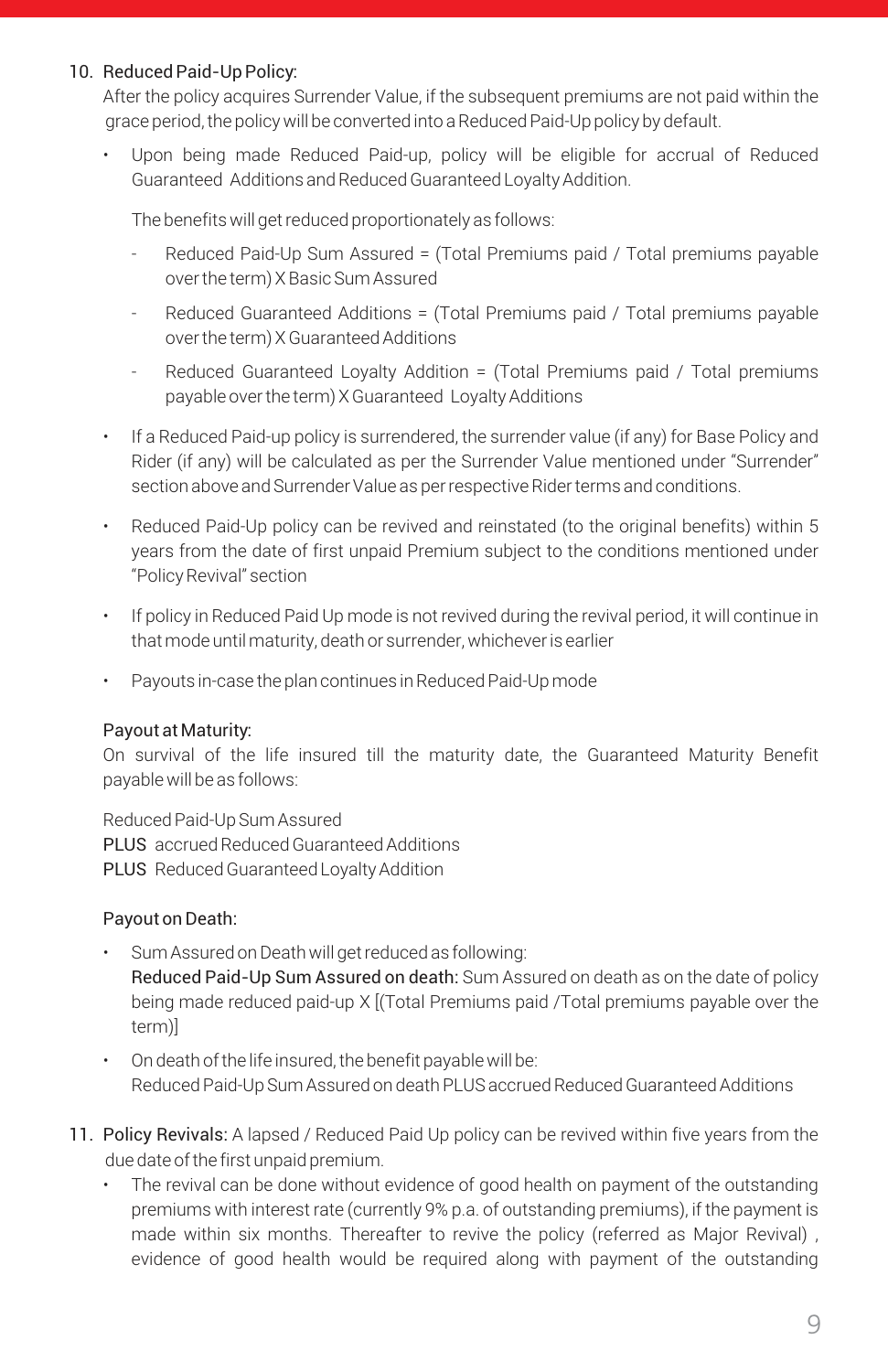premiums with interest rate (currently 9% p.a. of outstanding premiums). The interest rate may be revised from time to time. Extra premiums may be required based on the underwriting decision.

- If lapsed policy is not revived during the revival period, the policy will be terminated without paying any benefits.
- If policy in Reduced Paid Up mode is not revived during the revival period, it will continue in that mode until maturity.
- All benefits under the policy will be reinstated on revival of the policy.
- Riders cannot be revived independently and can only be revived along with the revival of the base plan.
- 12. Nomination: Nomination will be allowed under the plan as per the provisions of Section 39 of the Insurance Act, 1938 as amended from time to time.
- 13. Assignment: Assignment will be allowed in the plan as per the provisions of Section 38 of the Insurance Act, 1938 as amended from time to time.

### 14. General Exclusion:

In the event of the life insured committing suicide within 12 months from date of Commencement of Risk of the policy, 80% of the total Premiums paid till the date of death will be payable.

In case of suicide after 12 months from date of Commencement of Risk of the policy, following will be applicable:

- In case of suicide within one year of the date of revival of the policy when the revival is done within 6 months from the date of first unpaid premium, Suicide Exclusion shall not be applicable and the Death Benefit under the product shall be payable.
- However, in case of suicide within 1 year of the date of revival, when the revival is done after 6 months from the date of first unpaid premium, the benefit payable shall be higher of 80% of total Premiums Paid till the date of death or Surrender Value (if any) as at the date of death provided the policy is in force.
- 15. Free Look Period: The Policyholder is offered a 15 days free look period (except for electronic policies and policies sold through Distance Marketing\* mode - which will have 30 days), from the date of receipt of this policy. During this period the Policyholder may choose to reconsider his/her decision to hold this policy, or may choose to return the same within the said 15 / 30 days. Should the Policyholder choose to return the Policy, he/she shall then be entitled to a refund of the premium paid after adjustments for expenses for medical examination, stamp duty and proportionate risk premium for the period of cover. A policy once returned shall not be revived, reinstated or restored at any point of time and a new proposal will have to be made for a new policy.

The free look period applicable to this policy is <15/30> days.

\*Distance Marketing includes every activity of solicitation (including lead generation) and sale of insurance products through the following modes: (i) Voice mode, which includes telephone calling (ii) Short Messaging service (SMS) (iii) Electronic mode which includes e-mail, internet and interactive television (DTH), (iv) Physical mode which includes direct postal mail and newspaper & magazine inserts and (v) Solicitation through any means of communication other than in person.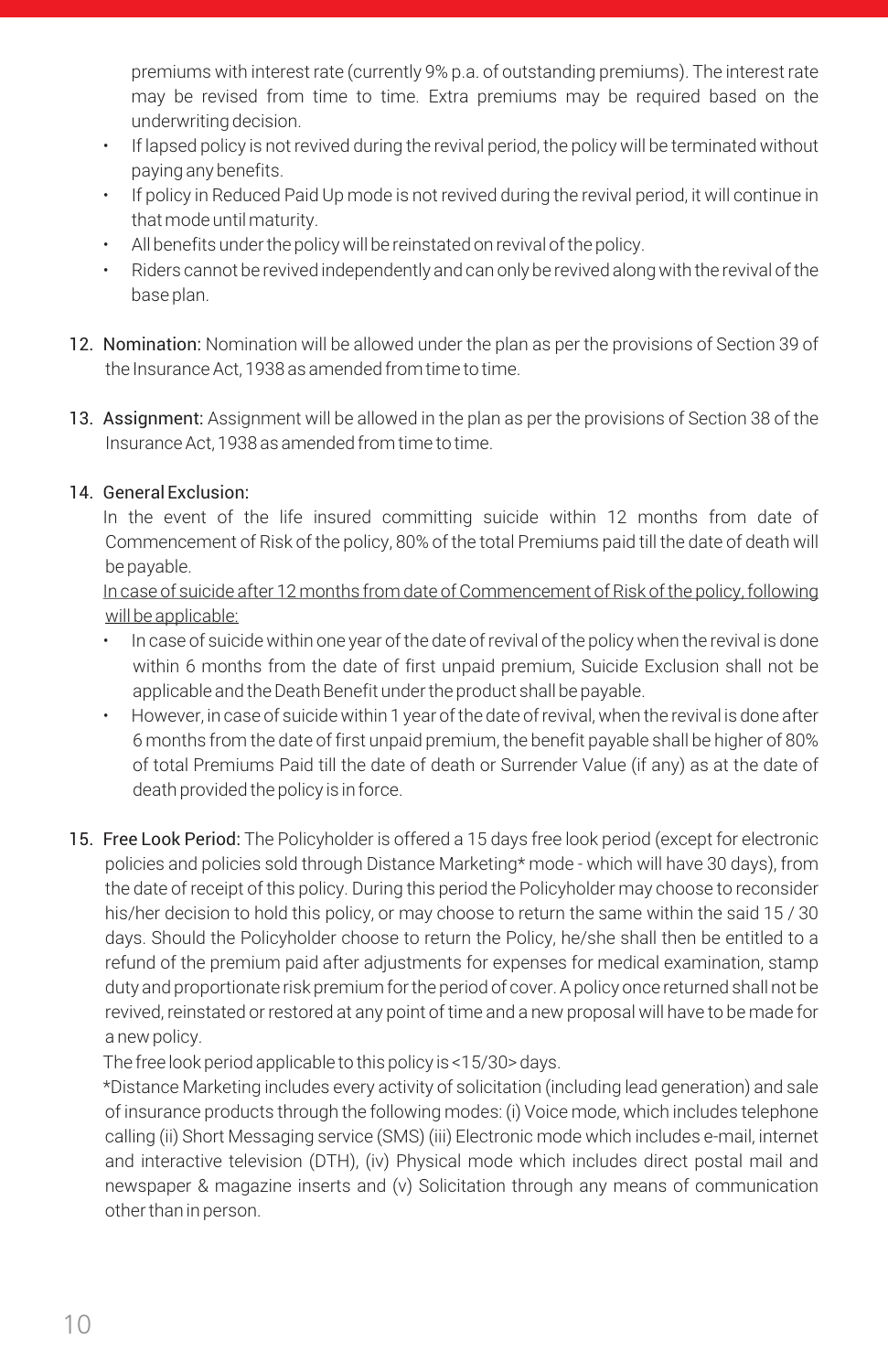- 16. Online Rates : The online benefit are as follows Guaranteed Additions:
	- Guaranteed Addition Rates will be as a % of the Annualised Premium $\degree$  (AP).
	- The Rates will vary by Premium Payment Term & Policy Term options as follows:

| <b>Premium Payment</b><br>Term | Policy Term |        | (Online Channel Only) Accrual duration for the Guaranteed<br>Addition will be as follows: |
|--------------------------------|-------------|--------|-------------------------------------------------------------------------------------------|
| 5 Pay                          | 10 Years    | 15.75% | End of 6th policy year till the                                                           |
|                                |             |        | end of 10th policy year                                                                   |
| 5 Pay                          | 14 Years    | 15.75% | End of 6th policy year till the                                                           |
|                                |             |        | end of 14th policy year                                                                   |
| 5 Pay                          | 16 Years    | 16.80% | End of 6th policy year till the                                                           |
|                                |             |        | end of 16th policy year                                                                   |
| 5 Pay                          | 15 Years    | 18.90% | End of 6th policy year till the                                                           |
|                                |             |        | end of 15th policy year                                                                   |
| 5 Pay                          | 20 Years    | 17.85% | End of 6th policy year till the                                                           |
|                                |             |        | end of 20th policy year                                                                   |
| 7 Pay                          | 14 Years    | 26.25% | End of 8th policy year till the                                                           |
|                                |             |        | end of 14th policy year                                                                   |
| 8 Pay                          | 16 Years    | 31.50% | End of 9th policy year till the                                                           |
|                                |             |        | end of 16th policy year                                                                   |
| 10 Pay                         | 15 Years    | 33.60% | End of 11th policy year till the                                                          |
|                                |             |        | end of 15th policy year                                                                   |
| 10 Pay                         | 20 Years    | 36.75% | End of 11th policy year till the                                                          |
|                                |             |        | end of 20th policy year                                                                   |

Guaranteed Loyalty Addition:

- Guaranteed Loyalty Addition will be as a % of the Annualised Premium (AP) and will be paid at maturity.
- The rates are as follows:

| Annualized                      | Guaranteed Loyalty Additions Rate (as % AP) |                                                                   |          |          |  |          |                                                                 |          |  |
|---------------------------------|---------------------------------------------|-------------------------------------------------------------------|----------|----------|--|----------|-----------------------------------------------------------------|----------|--|
| <b>Premium Band</b>             | 10 Years                                    | 14 Years                                                          |          | 16 Years |  | 15 Years |                                                                 | 20 Years |  |
|                                 | 5 Pay                                       | 5 Pav                                                             | $ 7$ Pay |          |  |          | 5 Pay   8 Pay   5 Pay   10 Pay   5 Pay   10 Pay                 |          |  |
| $\leq$ ₹ 50.000                 | 94.50%                                      | 126.00% 105.00% 131.25% 115.50% 136.50% 120.75% 141.75% 126.00%   |          |          |  |          |                                                                 |          |  |
| $>=$ ₹50.000 &<br>$\leq$ ₹1 lac | 127.05%                                     | 170.10% 141.75% 176.40% 155.40% 183.75% 162.75% 191.10% 170.10% 1 |          |          |  |          |                                                                 |          |  |
| $\geq$ = ₹1 lac                 | 14175%                                      |                                                                   |          |          |  |          | 189.00% 157.50% 196.35% 173.25% 204.75% 180.60% 212.10% 189.00% |          |  |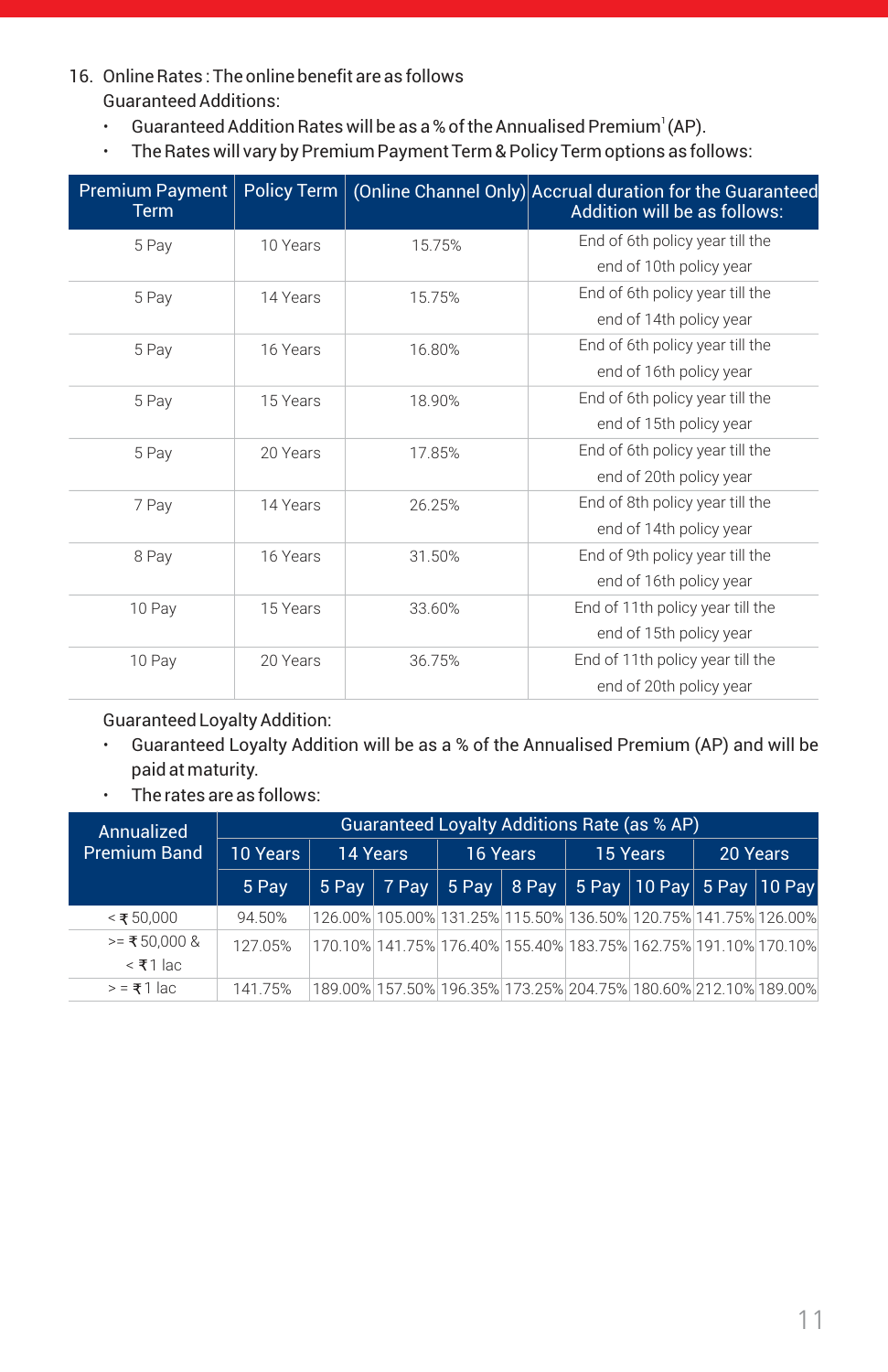### Extract of Section 41 of the Insurance Act, 1938 as amended from time to time states:

- (1) No person shall allow or offer to allow, either directly or indirectly, as an inducement to any person to take or renew or continue an insurance in respect of any kind of risk relating to lives or property in India, any rebate of the whole or part of the commission payable or any rebate of the premium shown on the policy, nor shall any person taking out or renewing or continuing a policy accept any rebate, except such rebate as may be allowed in accordance with the published prospectuses or tables of the insurer.
- (2) Any person making default in complying with the provisions of this section shall be liable for a penalty which may extend to ten lakh rupees.

#### Section 45:

Fraud, Misrepresentation and Forfeiture would be dealt with in accordance with provisions of Section 45 of the Insurance Act, 1938 as amended from time to time.